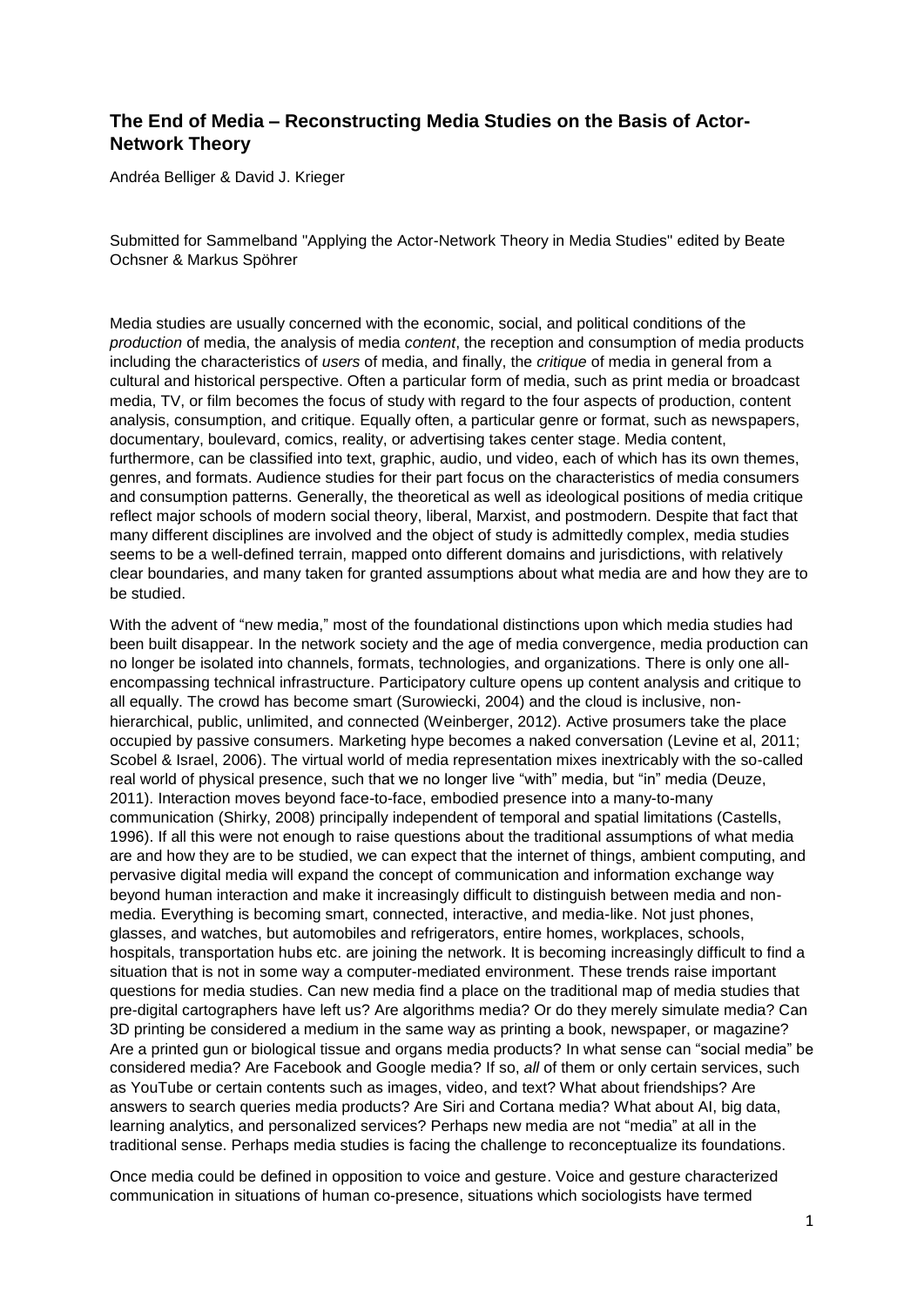"interaction." It is a platitude of modern social theory to assume that society consists of interactions on the micro level and organizations, institutions, and functional subsystems such as politics, law, business, education, and media on the macro level. On the micro level, social interaction is defined as face-to-face conversations between a few people in a narrowly circumscribed space and time. Macro society is built on the basis of micro communication episodes (Weick, 1979; Taylor, 2011; Cooren, 2010). Where do media come in? If one writes or draws something on paper, records voice, images, or gestures and sends this per either currier, post, wire, broadcast, or even the Internet 1.0, then we apparently have to do with media. Communication is no longer the result of immediate bodily copresence. There is an artifact or a product of technical construction that comes between sender and receiver and "mediates" communication. Something material and in most cases non-human is involved; something that is neither bound by the spatial and temporal limits of conversation nor completely independent of meaning and communication. This is the birth of media.

If information is conveyed face-to-face by voice or gesture, there is apparently nothing in between the people communicating with each other. There is no need for anything to do the mediating, and therefore no need to speak of media. This corresponds to the usual definition of media as "the set of institutions and technical apparata that we humans employ to communicate across space and time" (Hepp 2013, p. 4). Media, so it seems, come into play the moment spatial/temporal co-presence is not possible or is not needed. It is no secret that spatial/temporal co-presence may not only enable communication, but also hinder it. This is the case in situations where there are simply too many people gathered together to allow effective face-to-face communication. When everybody is trying to talk to everybody and the space they are occupying is getting large and larger as more people join in nobody understands what is going on. Turn taking in large groups means that the discussion never comes to an end. This is why face-to-face communication is usually relegated to small talk and casual encounters. When large groups must reach a consensus on cooperative action, face-to-face communication breaks down and media come into play. Another reason why we need media is that people have important things to do that require durable, repeatable, binding structures. Information must be delegated to material, durable, and mobile carriers. For these reasons, media can also be defined as "socially realized structures of communication, where structures include both technological forms and their associated protocols…" (Gitelman, 2006, p. 7). As soon as small talk does not get the job done and information beyond the present moment is needed, communication must be extended in space and time. Media must take their place "in-between" and bridge the gaps. This is what media do. Media are the condition of the possibility of communication and cooperative action beyond the *hic et nunc* of interaction. Without artefacts and technologies that carry information there would be no history, no culture, and no society and we would find ourselves on the same level as baboons who only have their bodies to negotiate their social relations (Sturm & Latour, 1987). In much the same way as society arises from a chaotic and barbarous state of nature by means of the social contract, media are said to arise from ephemeral, episodic interactions by means of fixing information in material, movable objects that carry messages. This, at least, is the myth that lies at the foundations of media studies. Media are defined against the background of the immediate. We know what media are, because we know what they are not. The idea of immediacy, however, postulates ontological individuality "between" which something can "mediate." There has to be an empty "in-between" before mediation is possible. Mediation, and therefore, much later, media, are not a condition of being, but an add-on made possible and necessary by the ontology of substance.

At least since Goffman and Garfinkel, however, we know that face-to-face interaction is not immediate. On the contrary, it is mediated by settings, scripts, props, clothes, standardized gestures, dramaturgical structures, accounts and contracts. Studies in the "communicative constitution of organization" (Taylor, 2011; Cooren, 2010) have shown that cooperative action of any kind depends on the involvement of many non-present actors, some of whom at least are not human. It is difficult to imagine or empirically verify any communication that does not always already extend beyond the *hic et nunc* of immediate presence and is not in some way mediated. This of course is a platitude, but it has nonetheless been suppressed by much of modern epistemology, ontology, and social theory. The Cartesian ego, whose existence depended on constantly thinking of itself, needed God to bridge the gap between moments of self-forgetfulness. In much the same way, Luhmann's social system (Luhmann, 1995) needs media to help bridge the gap from one communication to another and thus insure the autopoiesis of the social system; a system that consists not of humans, but of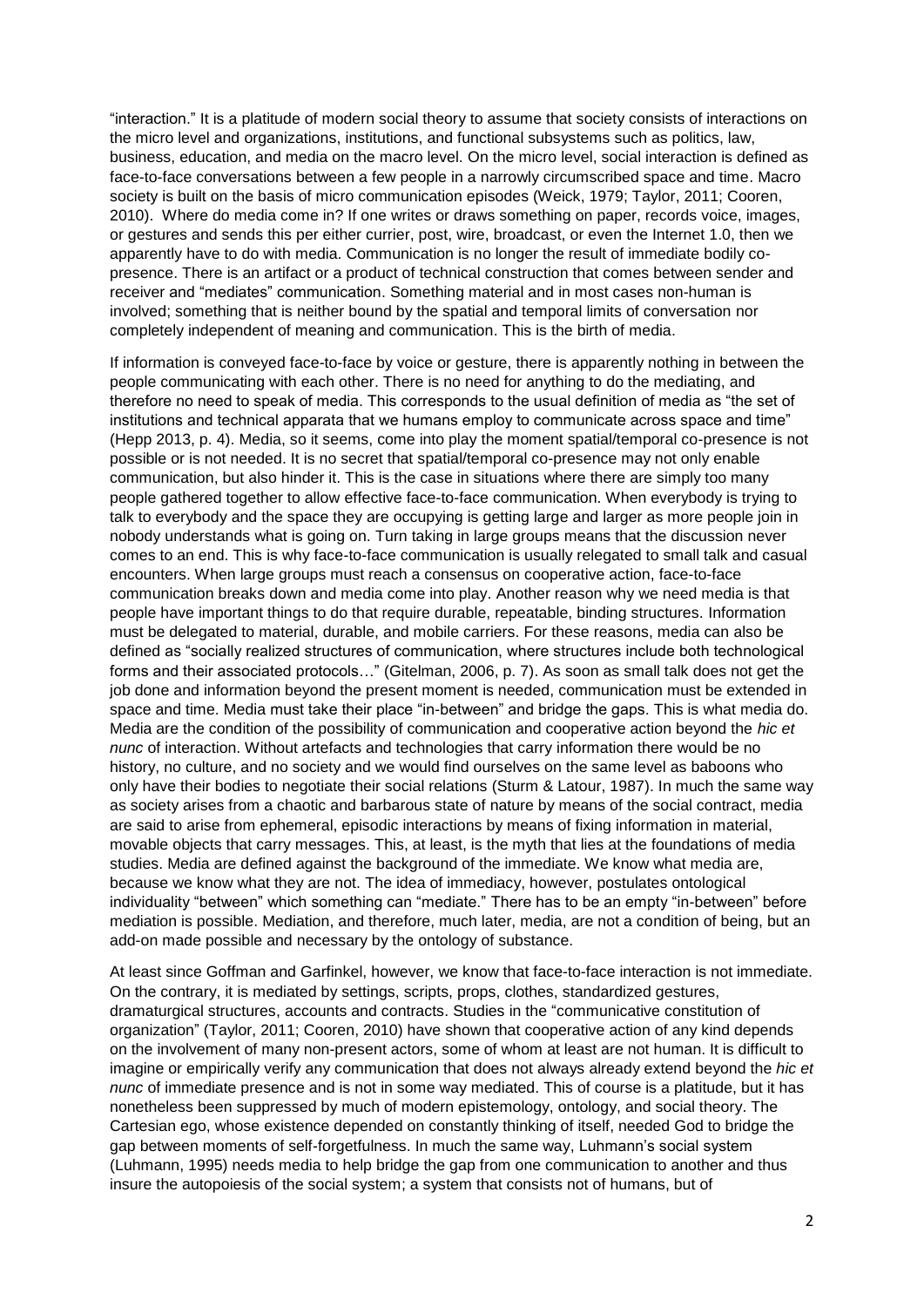communications. Media fill the (spatial and temporal) gaps. They provide us with something to talk about, so talk can go on and the communicative operations of the social system do not simply come to an end. The platitude that nothing is not in some way mediated could be conveniently overlooked in modern theory as long as the myth of immediacy served a useful purpose, namely, as a convenient by-product of the ontology of substance and as differentiating concept for the definition of what media are. The technologies of printing and electronic broadcasting so spectacularly overcame the age-old spatial and temporal limits of communication that God, transcendental egos, or ahistorical structures lost their purpose and no longer attracted attention. The construction of meaning could now be located in material, technical, and historical media.<sup>1</sup> Identifying non-mediated communication was immensely simpler when face-to-face conversations could be compared to mass media such as newspapers, phonograph, radio, and television. Media, that is, "mass" media took center stage. The foundational distinctions guiding media studies, namely, production, content analysis, consumption, and critique are based on mass media and mass media became a key to deciphering modern society. According to Bolter (2003) "we could say that the humanities in the second half of the twentieth century became media theory, that is, the study of technologies of representation and communication, beginning with but no longer limited to printed books and the literary forms of print" (p. 16).

The advent of digitally mediated information makes the myth of immediate interaction useless and misleading. Imagine, for example, what interaction looks like when those conversing are wearing smart glasses and have access to each other's personal and professional profiles from Facebook, Google +, LinkedIn, and Xing? What does "interaction" mean when we ask Siri or Cortana to read the news, send an email, or stream our playlist from Spotify? Screens are everywhere. Space has become interface and interaction has become interactivity. New media make it increasingly difficult to maintain the boundaries between immediate communication and mediated communication. At least since the new media revolution, the communicative construction of meaning cannot be classified into mediated and non-mediated forms. All cognition, as we now know, is dispersed among many different participants. Distributed cognition (Hutchins, 1995) is nothing new, but the digital revolution makes it increasingly difficult to identify media as special or privileged actors in networked communication. It is hard, perhaps impossible, to find a conversation that does not depend in some way on the intelligence of artefacts and the agency of non-humans. This raises an important question. If everything is always already mediated, what need is there of media? The discourse of (new) media studies is being constantly undermined by the disappearance of its object of study. Digital information and communication networks are not one medium among others, new media somehow added onto old media, news ways to fill old gaps, but – at least in the global network society - the condition of the possibility of communication and construction of meaning in any form whatever. The at one time obvious discontinuity between face-to-face conversations and mass media which inspired notions of a culture industry and non-distorted communication, the private and the public, and upon which media studies has been erected disappears. Of course, we are not assuming that everyone is wearing smart glasses, at least not yet, but we are claiming that information always flows in hybrid, heterogeneous networks. Meaning – and being as well for there is no being without meaning – is a network effect. In these networks the foundational concepts of media studies, such as media production, distribution, content, consumption, critique, genre, format, etc. no longer play a significant role, either to describe what media consist of, how they function, or to define their purposes. In short, there is nothing special about media. What becomes of media studies when there is no differentiating concept, no "other" from which media can be distinguished? "Media are everywhere, and therefore nowhere" (Deuze, 2011, p. 139). How are we to conceptualize what is going on all around us if the concept of media no longer does the job? 2

 $\overline{a}$ 

<sup>1</sup> See Kittler's (1990) interpretation of Foucault's discourse analysis as media network analysis.

<sup>&</sup>lt;sup>2</sup> See for example Hepp's use of the concept of "Mediatisierung." Following Livingstone (2009), Hepp (2013) agrees that " sich die Medien- und Kommunikationsforschung von einer Analyse wegbewegt, bei der Medien als eine der verschiedenen sozialen Institutionen begriffen werden, die einflussreich, aber unabhängig sind und deren Beziehung zu anderen Bereichen des menschlichen Lebens man analysieren kann. An die Stelle rückt gegenwärtig eine Betrachtung, bei der man die mediale Vermittlung von nahezu allem analysiert und sich damit befasst, dass sich zunehmend alle Institutionen in unseren heutigen Gesellschaften mit dieser medialen Vermittlung wandeln. Genau mit dieser veränderten Betrachtung verbindet Livingstone den Begriff der Mediatisierung: Mediatisierung steht – neben anderen Konzepten – dafür, dass wir uns auf neue Weise mit Medienkommunikation beschäftigen müssen und dabei stärker das Wechselverhältnis des Wandels von Medien und Kommunikation auf der einen Seite und Kultur und Gesellschaft auf der anderen Seite in den Vordergrund rücken, statt uns mit Medien als separierten Institutionen zu befassen. (Hepp 2013, p. vi) Hepp's solution for media studies uses Norbert Elias's idea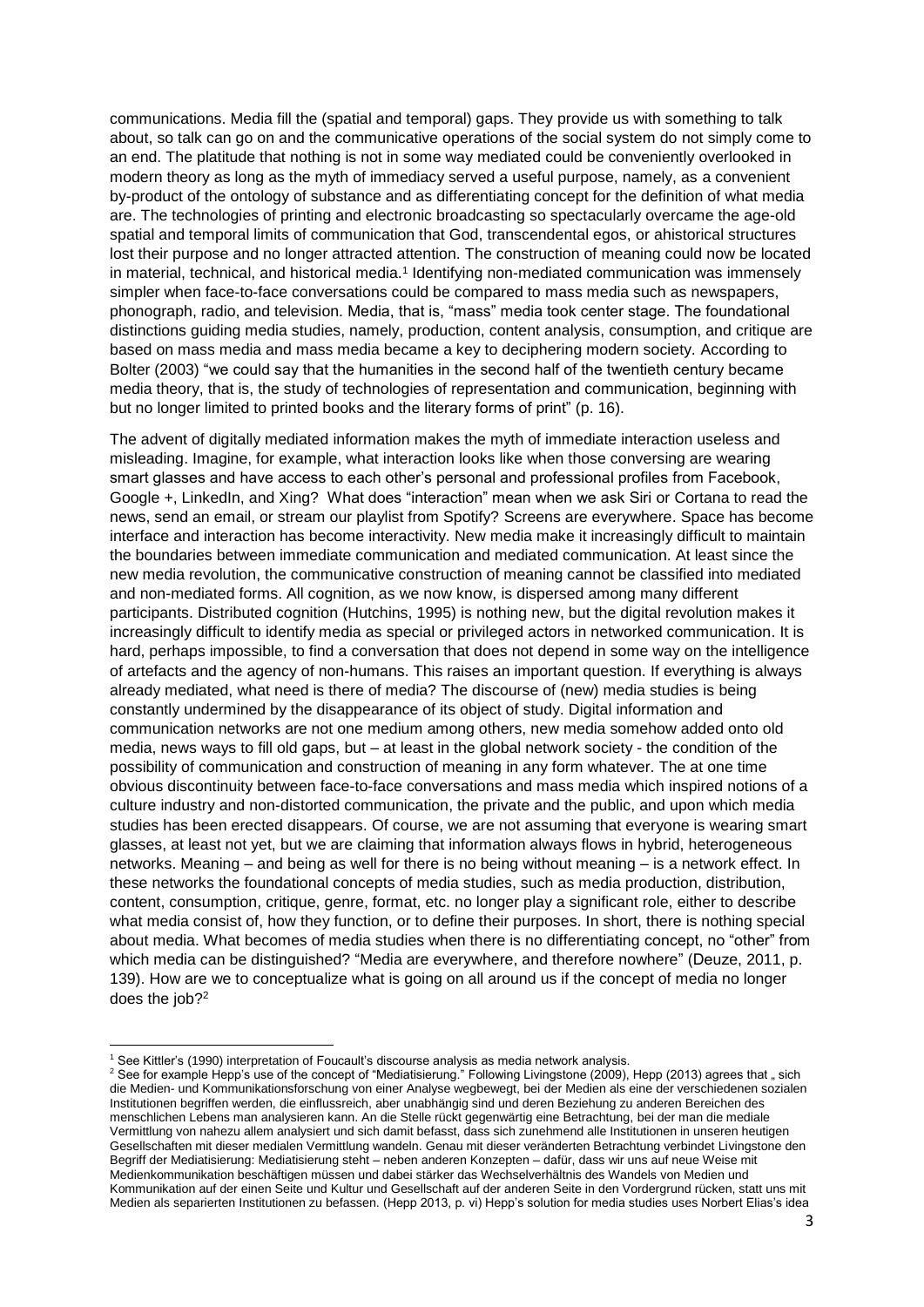One answer to the question about the basis and scope of media studies has been to postulate a media revolution and speak of a "second media age" (Poster, 1995; Negroponte, 1995; Rheingold, 2000). The idea of a "second media age" replacing the age of mass media has become a fundamental concept in media studies. Whereas broadcast media were characterized by centralized production and distribution, one-to-many communication, corporate and government control, and an anonymous, passive mass audience of consumers subject to manipulation and censorship, the new media are characterized as decentralized, many-to-many communication, participation in production and distribution, and radical democracy. Also referred to as the "new media age," the concept of a "second media age" is a historical reconstruction based on a model of linear progress and a succession of cultural eras dominated by specific communication technologies. Just as electronic mass media superseded print media, so do digital media supersede mass media. The historical reconstruction of media revolutions leans heavily on technology as motor of social change and presupposes not only difference but also continuity. We are still talking about media, even if they are "new." New media, however, are not new in the sense of being a not yet realized form of something that already existed. There are new forms of transportation, such as the electric automobile. There are new fashions in clothes, music, art, and diet. In all these cases, there is continuity as well as difference. Transportation, fashion, music, art and so on are made up of distinct entities that can be compared. A Tesla is a thing that can be compared to an internal combustion powered Ford or VW. The Tesla is new and the VW is old. Fashion can be analyzed as a social or cultural entity. Both technical and cultural entities can be new and old. The concept of a second media age needs an entity to compare with previous media entities. For this reason it focuses on the Internet, on digital technology, and tends to ask the same questions about production, distribution, content, and audience as did mass media studies. The internet, however, has proven difficult to substantialize. What is the Net? The Net is not an entity like a printing press, a phonograph, a radio station, or a TV production unit. Perhaps it is not an artefact or an institution at all, but a new kind of being whose ontological status has yet to be defined. If everybody is always producing, distributing, consuming, and analyzing information of all kinds in scalable, flexible, and open networks - and this with the help of more and more non-humans -, the basic questions of media studies are themselves called into question and the very concept of media becomes problematic.

It could therefore be claimed that new media are the *last media*. In the case of digital versus analog, there is no continuity between new media and old media. Digital objects are not simply newer versions of analog objects. They do not fit into the categories of media production, consumption, form, and critique that were developed to conceptualize mass media. Who are the producers? Where is the audience? What is the content? Lev Manovich (2001) describes new media objects in terms of numerical representation, modularity, variability, automation, and transcoding. None of these characteristics can be applied to traditional media products, processes, structures, or institutions. New media, if we persist in speaking of media at all, are "revolutionary" not only because they are radically different, but also because they put an end to media as special kinds of technical or cultural entities. This implies that theories of social or technical determinism are not useful when it comes to understanding new media. Determinism implies causality. Once media are assumed to be things, even digital things such as raw data, they can enter into causal relations with other things. Technology can determine society or the other way round, but only if both are entities. The story is well known; on the one side, technology determines the social and on the other, the powers in control of production, distribution, information selection, and forms of representation use technology for their own, mostly selfish, purposes. Much of media studies, whether liberal, Marxist, or postmodern rely upon fundamental assumptions about media production, consumption, and content analysis and assumptions about themselves as "critical," and therefore liberating, theories of power and ideology. Media are either technological or social things that can enter into causal relations to one another. However, when media are not things at all, neither social things nor technical things, the concepts and categories that were developed on the basis of technological or social deterministic critique of mass

**.** 

of "kommunikativen Figurationen," to identify areas of social life, such as "family" as objects of media studies. Seier (2013) sees the same development in media studies on the basis of influences from poststructuralism and concludes, "Medien müssen demnach nicht den Ausgangspunkt medienwissenschaftlicher Forschungen bilden. Stattdessen verschiebt der Blick auf Prozesse der Mediatisierung bzw. Remediatisierung…." (p. 151)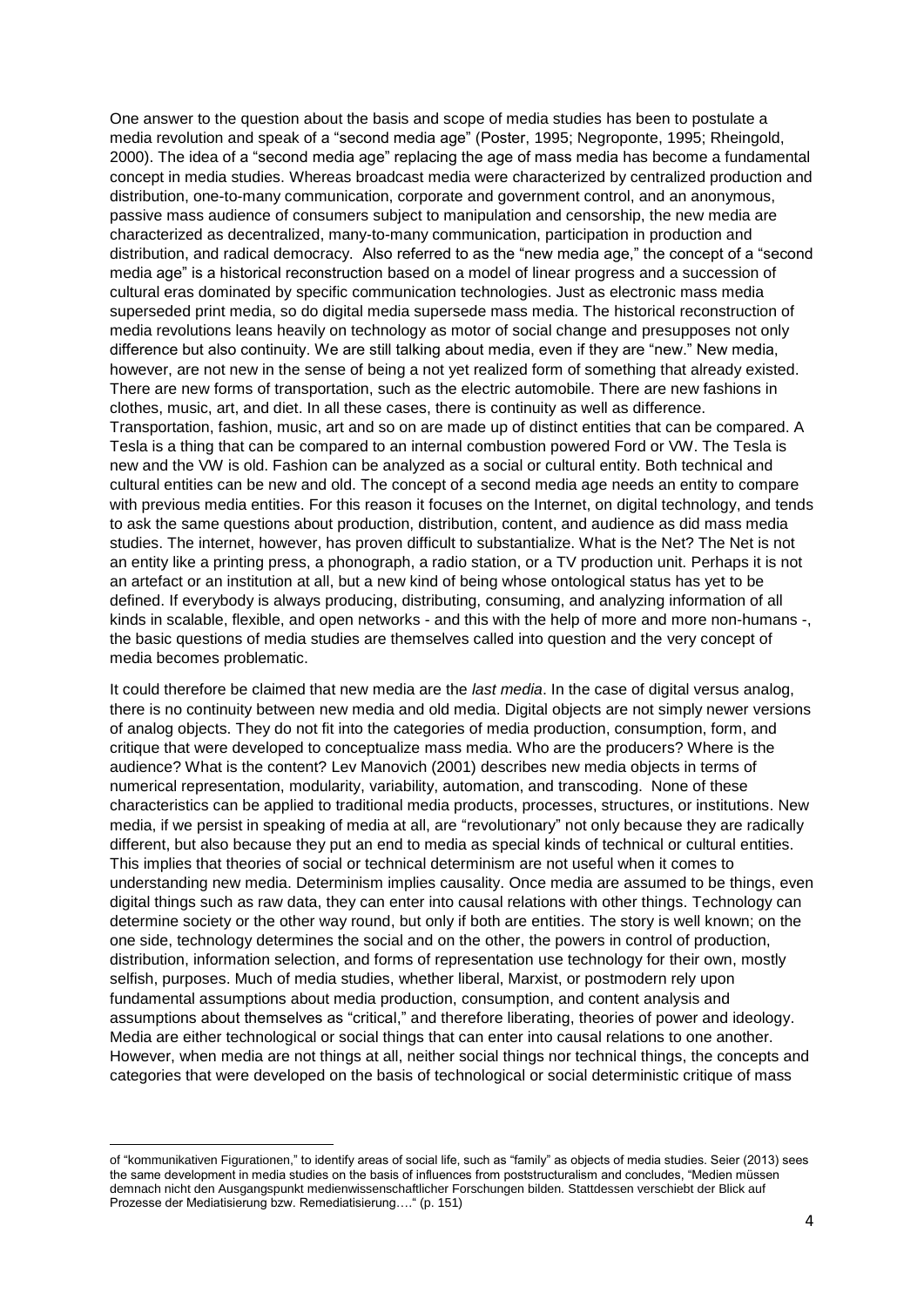media may no longer be useful. Perhaps new media make this apparent and signal the end of "media" in the specifically modern sense of the term.

Fukayama (1992) could proclaim the end of history after the fall of the Berlin Wall and end of the Cold War because there seemed to be only one worldview and one ideology left standing. Similarly, it can be claimed that after the digital revolution there is only one "medium" of knowledge, communication, and cooperative action. Already Friedrich Kittler (1999) saw that "the general digitalization of channels and information erases the differences among individual media…, sound and image, voice and text are reduced to surface effects" (p. 1). He feared that "a total media link on a digital base will erase the very concept of medium" (p. 2). Chaffee and Metzger (2001) argued that concepts like "media content," "media audiences," "media effects," and other typical characteristics of mass media are no longer clearly identifiable objects of research and that therefore media studies are coming to an end. Clemens and Nash (2015) succinctly put it, "The age of media is over, for there is now only one medium; and one medium in no medium at all" (p. 11). What is to become of media studies, if there is no such thing as media?

Gitelman (2006), as media historian, opposes the thesis of the end of media. She claims that "the introduction of new media is never entirely revolutionary: new media are less points of epistemic rupture than they are socially embedded sites for the ongoing negotiation of meaning as such" (p. 6). Although it is indisputable that research into all forms of communication is proliferating and of great value, there is no reason why the "ongoing negotiation of meaning" needs the concept of media or the academic discourse of media studies in order to be adequately theorized. Perhaps as Foucault (1970) suggested for the human sciences, media studies are a passing episode in the self-reflection of society. Perhaps what is currently being talked about under the topic of "new media" is nothing other than the slow and painful evolution of a specifically modern academic discourse into something else, something that is searching for a foundation and a name of its own.<sup>3</sup>

Theoretical proposals for understanding the "ongoing negotiation of meaning," Gitelman's definition of media, without reliance on the basic concepts of media studies are seldom. One solution is to expand the conceptual horizon of media studies to all forms of cultural activity. Eva Horn (2008) admits that media studies "seem to lack a consensus about its field and/or its object of study" (p, 7).

"Doors and mirrors, computers and gramophones, electricity and newspaper, television and telescopes, archives and automobiles, water and air, information and noise, numbers and calendars, images, writing, and voice – all this highly disparate objects and phenomena fall into media studies' purview." (pp. 7-8)

Horn's review of the state of the art in media studies reveals that "scholars today are caught by the impossibility of finding common ground for what they mean by *media*" (7), which means that media studies are "more a certain type of questioning than a discipline in itself" (8). She suggests, "media theory might not be a field in itself but rather a disciplinary crossover or a transdisciplinary pursuit" (p. 10). Following Siegert (1996) and Schüttpelz (2006) she notes that "media studies do not study media, but cultural techniques" (p. 12), which include "body techniques (such as cooking or hygenics), elementary cultural practices (such as cultivating the soil), and symbolic operations (such as writing, counting, or measuring" (p. 12). To what extent an academic discourse can continue to identify itself as media studies under these circumstances is highly questionable.

Another new and promising proposal has come from German scholars who attempt the precarious balance between media theory and a general theory of mediation based on actor-network theory. Under the title of *Akteur-Medien-Theorie* (Thielmann & Schüttpelz, 2014), these thinkers attempt to reformulate the program of media studies beyond assumptions of social or technical determinism. Media of all kinds cannot be adequately understood either as primarily social institutions that use technologies within regimes of power, nor primarily as technologies that dramatically change social relations. Instead, if one looks closely at what actually is going, if one "follows the actors," the complex

1

<sup>&</sup>lt;sup>3</sup> Of course, many names have been suggested: cyberculture studies, digital culture studies, information society, internet studies, Web studies, networked culture studies, computer mediated communication studies. See the discussion in Reed 2014, p. 24ff).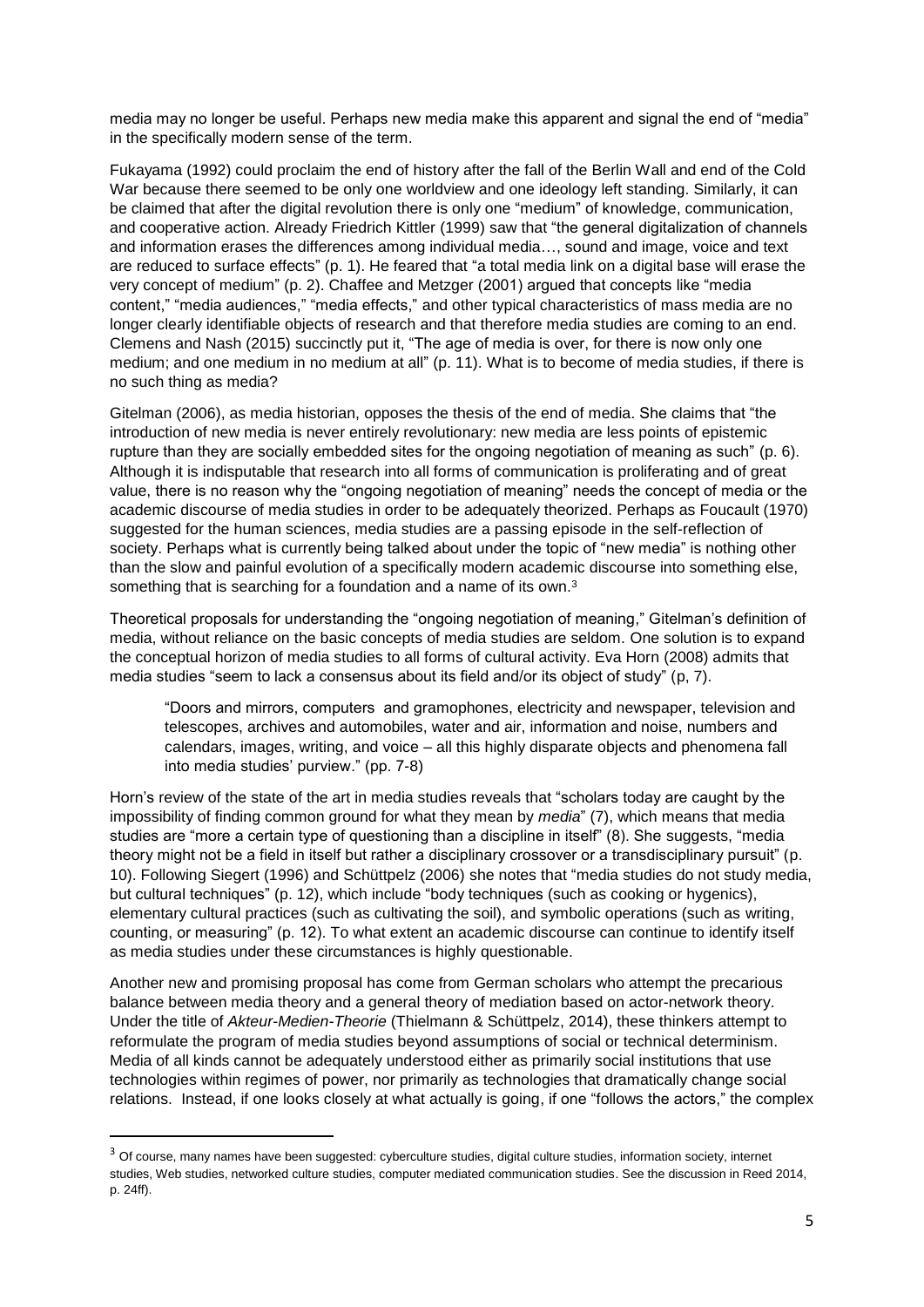socio-technical-assemblages that make up what media studies investigate show themselves to consist of fragile alliances of many different kinds of actors, both human and non-human, who influence (act upon) each other and in this way "mediate" unforeseeable outcomes. The theoretical foundation for this approach lies in actor-network theory or ANT for short. Actor-network theory has earned wide acceptance in many areas of the social sciences, including media studies.<sup>4</sup> Bruno Latour (1993) claims that most of the traditional categories of modern social theory, including the theories informing media studies, whether liberal, Marxist, or poststructuralist are obsolete. Not because they have been surpassed by another "post"-school of thought, but because, as Latour (1993) provocatively puts it, "we have never been modern." Following the actors who participate in science and the development of technologies shows that the fundamental epistemological and ontological assumptions of modernity do not permit an adequate description of what actually goes on. In order to understand how human and non-human actors construct meaning by making associations ANT has developed a unique theoretical framework that claims to stand outside the what Latour calls the "constitution of modernity" (1993, pp. 13-15).

Replacing actor-network theory with actor-media theory (*Akteur-Medien-Theorie*) raises the question of whether exchanging the concept of "network" for the concept of "media" is methodologically and theoretically advantageous. At first glance, there would appear to be some problems on both levels. Empirically, the studies that have been grouped together under the title of actor-media theory (Thielmann & Schüttpelz, 2013) are not in any significant way distinguishable from any other ANTinspired investigations of socio-technical assemblages. What traditionally has been identified as media dissolve into complex networks of associations among many different kinds of actors, both social and technical. For this reason, following the actors, for example in TV production settings, shows that there is no specific media institutions or media technologies. Heuristically, there seems little to be gained by putting media in the place of networks, or talking about "agencies" (*Agenturen)* (Schüttpelz, 2013, p. 13) instead of actors or actants. In all cases, we have to do with the associations of human and nonhuman actors in hybrid, heterogeneous assemblages. Why is ANT interesting for media studies, if it explicitly gives media no theoretically significant place? What "following the actors" reveals on the empirical level is that all actors in some way "mediate," that is, participate in associations, influence outcomes and processes. In ANT everything is in this sense media, which is why ANT, as often noted, does very well without the concept of "media."

This is also why Latour (1993) built ANT on an ontology of mediation. The principle of "irreduction" states that "nothing is, by itself, either reducible or irreducible to anything else" (p. 158). In other words, everything is a mediator, or being is mediation. If something appears to be subsumed under or contained within something else, then this is merely a black box that can in principle be opened up. If something seems entirely independent of associations as the ontology of substance supposes, this is an illusory effect of the kind of associations that are being created and maintained in a certain situation. The ontology of irreduction replaces the ontology of substance and consequently eliminates the possibility of the "in-between." If everything is always already in-between, and there is no other place to exist in, since being is relational, the ontological basis for identifiable entities whose function is to bridge the gaps between individuals disappears. Without an "in-between" there can be no mediation in the sense of the term that became foundational for media studies. There is no need for a special kind of entity, artefact, technology, or institution that transports information from one entity to another, whether it be writing, print, photography, audio/video recording, or broadcast. Networks are all there is. As we noted above, if everything is media, nothing is media. ANT can only with great difficulty be construed as a theory of media in the traditional sense of media studies. For this reason ANT tends to resist attempts to interpret mediation as a characteristic in any way specific to traditional media or identifiable apart from activities of mediation, that is, activities of networking.<sup>5</sup>

**.** 

<sup>&</sup>lt;sup>4</sup> See as representative sample the articles in Engell & Siegert (2013). Also Grampp's title, "Die Akteur-Netzwerk-Theorie als neues Paradigma der Medientheorie" cited in Spöhrer (2014, p. 374). Following Schüttpelz (2013) Spöhrer locates the attractiveness of ANT for media studies in three points: the idea of agency as applicable symmetrically to humans and nonhumans, the idea that media cannot be defined independently of their role in an actor-network, and finally, the fact that many empirical studies rely on methods and terminology of ANT.

<sup>&</sup>lt;sup>5</sup> As Seier (2013) points out, "Eine Entgrenzung des Medienbegriffs, in der sämtliche Prozesse der Re- und Destabilisierung von Handlungsmacht als Mediatisierungsprozess erfasst werden können, erscheint – wenn auch epistemologisch mit Akteur-Netzwerk-Theorie machbar oder sogar naheliegend – aus der Sicht der Medienwissenschaft unbrauchbar" (p. 149).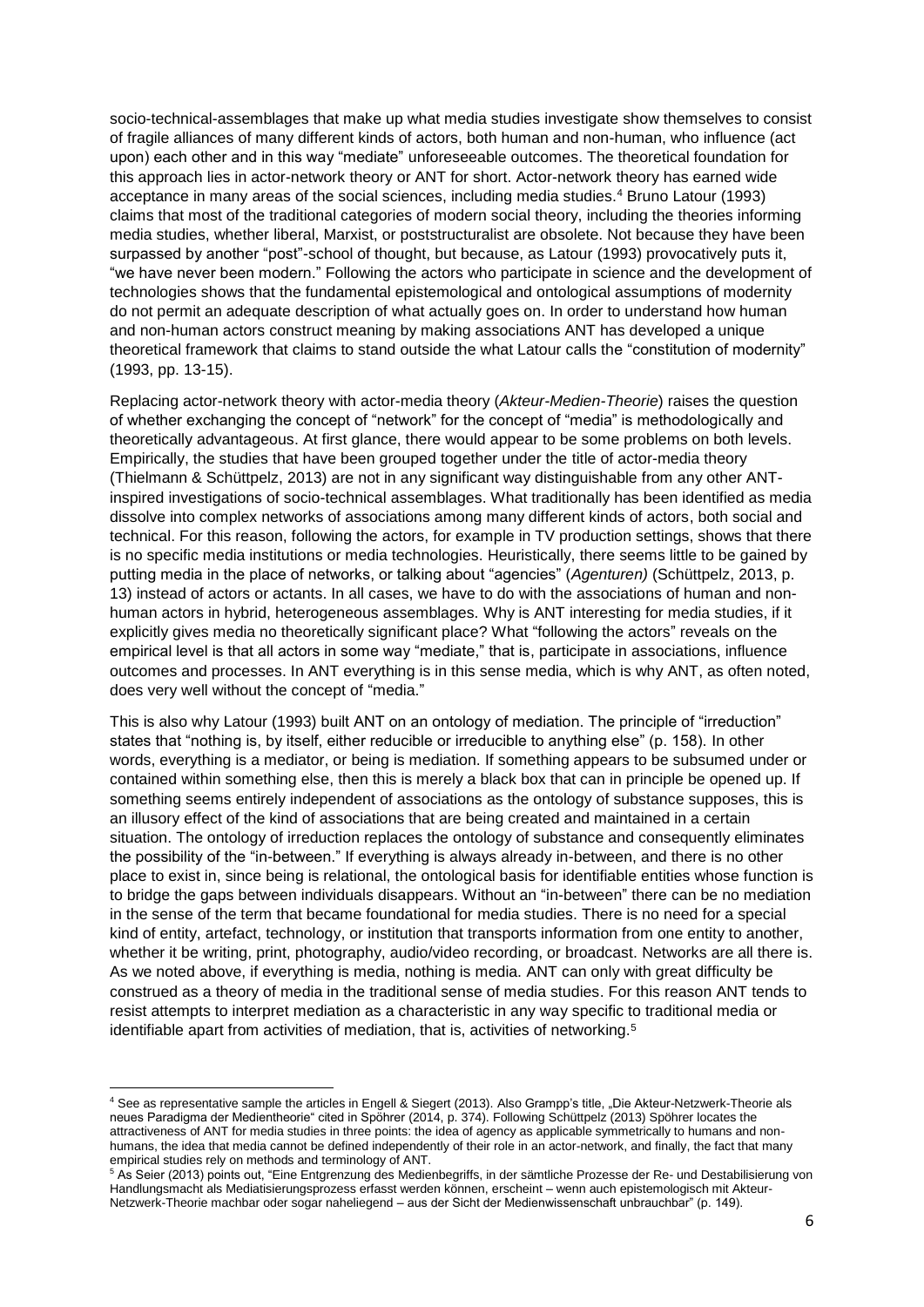In actor-media theory, the concept of "media" operates on two different levels or in two different senses. On the one hand, it carries the meaning of a specific kind of mediating entity in the usual sense of media studies.<sup>6</sup> On the other hand, the concept of media defines a general condition of being as fundamentally relational. According to Latour's ontology of irreduction, being is mediation and no actor participates in a chain of operations (i.e. network) without mediating, even if this is not apparent because of temporary black-boxing.<sup>7</sup> This double, if not contradictory, meaning of the concept of media in actor-media theory allows it to function as a bridge or "leverage point" (*Hebelpunkt)* (Schüttpelz, 2013, p.18) to move from a theory of networks characterized by actors who are always mediators to a theory of media in which only certain media-actors come to the fore. What is gained by replacing an admittedly confusing "network" concept with an equally equivocal, if not contradictory, concept of "media"? Apart from the obvious purpose of providing a much needed theoretical foundation for media studies, it can be asked if the proposal of an actor-media theory does not leave the questions currently disturbing the self-understanding of the discipline unanswered. What are media, when everything seems to be constantly mediating everything else in some way or another? What are media studies, when cultural techniques, that is, activities, processes, and fields that on the face of it have little to do with media can become an object of investigation under the title of media studies? Finally, to return to our starting point of the disruptive effect of digitalization on all forms of communication, what concepts of communication, association, and the construction of order and meaning are methodologically and heuristically useful in a digital world.

Perhaps we should not give up the idea of networks so quickly. The concept of "network" could be helpful after all. Networks are complex forms of associations and order in all domains of reality, physical, biological, and social, and can therefore claim universal scope in much the same way as the concept of "system," which founded a general systems theory.<sup>8</sup> At least since Castells (1996), theories of a "network society" have gained considerable acceptance. José van Dijck (2013), following Foucault's insight into the fundamental importance of norms in the construction of social order, analyzes media in terms of emerging norms. Norms influence the "ongoing negotiation of meaning" (Gitelman's definition of media), that is, all forms of association and construction of meaning. According to van Dijck new media, above all the so-called social media are a privileged access point for attempting to understand the present day "culture of connectivity." Within these broad cultural changes, "new norms for sociality and values of connectivity are not the outcome but the very *stakes*  in the battle to conquer the vast new territory of connective media and its fertile grounds" (p. 20). If we follow van Dijck's suggestion, actor-networks can be investigated proceeding from the question of the norms that guide activities of mediating and not primarily based on a search, even when after the fact, for those artifacts and institutions that stand "in-between" actors and convey information in the traditional sense of media. As van Dijck puts it:

"Normalization occurs detectably, through various levels of adjustments, including technology features and terms of use. But it mostly happens imperceptible, through gradual transformation of user habits and changing levels of acceptance." (van Dijck, 2013, p.19)

Concrete research into the norms emerging from practices of mediation in networks can also be a fruitful path for the future of media studies.<sup>9</sup> We therefore propose considering a reconstruction of media studies on the basis not of the concept of media, but on the basis of the concept of networking. Networking is the process of mediating. Studies based on networking attempt to describe how mediating is being done. Interaction, socialization, education, cooperation, organization, politics,

**<sup>.</sup>** <sup>6</sup> Schüttpelz (2013) proceeds from the typically ANT symmetry of humans and non-humans that are associated in "Operationsketten" (p. 15) in order to single out material, personal, as well as "medialen Verknüpfungen" (15) which can then become objects of media studies, since "alle technischen, aber auch alle sozialen Abläufe [sind] an ihre Medien gebunden." And he concludes, "Die Attraktivität einer solchen Analyse besteht darin, auf die Median in der modernen Welt und in allen ihren Tätigkeitsbereiche zu stossen, ohne sie von vorneherein aussortieren oder einsortieren zu müssen" (15).

<sup>7</sup> Schüttpelz admits, "das es wenig Sinn macht und oft auch kontraproduktiv ist, den Anteil der Median' an der Verkettung von Handlungsinitiativen zu fixieren. Eine disjunktive Gliederung in materielle Techniken, Medien und Sozialbeziehungen und jede feste Grenzziehung zwischen materiellen, medialen und personalisierten Abläufen – eine Gegenüberstellung: das sind die Medien einer Organisation, das sind ihre materiellen Werkzeuge, und dort sind ihre Personen erweist sich für eine solche Darstellung nur als vorläufig, und sollte mit Misstrauen betrachtet werden" (15).

<sup>&</sup>lt;sup>8</sup> See the discussion in Giessmann (2005) on networks as object of media studies, and in Krieger & Belliger (2014) on the concept of network compared to that of system.

<sup>&</sup>lt;sup>9</sup> See Spöhrer (2014. p. 382): "Eine Medienwissenschaft der Zukunft wäre eine Wissenschaft von der Vermittlung, Vernetzung und der wechselseitigen Übersetzung von menschlichen wie nicht-menschlichen Akteuren gleichermassen."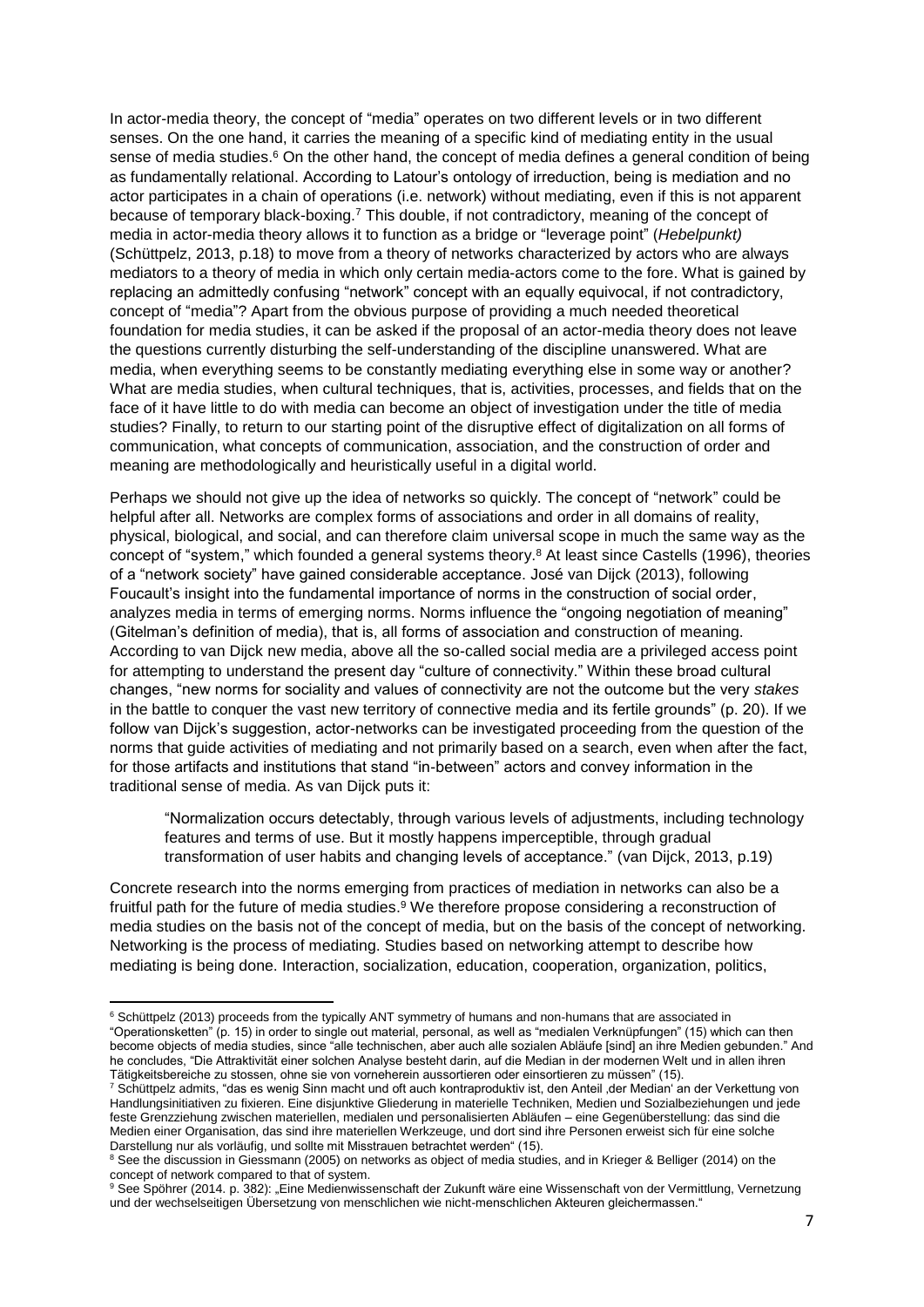science, technology, art, social order, and the construction of meaning in general are perhaps best understood as "modes" of networking. Artefacts, technologies, structures, and processes that we once identified as media can be thought of as "actors" among others in processes of mutual mediation. TV, newspapers, magazines, radio, ebooks, streaming services are all media entities, but so are any form of having a voice, of making a difference, and of coming to being in a network society. Networking is a process that is neither old or new, but constantly evolving, extending and retracting, flowing in many directions at once, and taking on unforeseeable forms. Does this mean that we need not speak about media at all any more? Is the very concept of media no longer useful? Perhaps the theory of the global network society could do without the concept of "media." Undoubtedly, the challenge coming from digitalization could be formulated in this way. If everything we can know and do is mediated by digital information and communication systems, there is nothing special or interesting about print, TV, film, radio, or anything else that can be identified as media. Behind every channel and – following McLuhan – every message, there is digital, networked communication. From this perspective, networking, not surprisingly, can be said to be the basic form of order in the network society. Networking need not be classified into micro or macro social levels, structure and agency, technologies, organizations, contents, products, or users. Doing away with these typically modern categories is recognized by all to be a desideratum. Instead, it might be helpful to speak of actors, translations, enrollments, programs of action, mediaries, and mediation as ANT proposes. The focus on networking implies a fundamental shift from entities to processes. As many valuable and important empirical studies illustrate, the concepts that ANT offers as replacements for modern categories can indeed be helpful for reconstructing media studies after the end of media. Nonetheless, the theoretical implications of a relational ontology such as ANT proposes for media studies are not yet clearly visible.

Latour himself is irritated by the leveling effect of ANT. If everything is an actor-network, and everything is mediation, how can individual areas of reality be identified and studied? What makes the description of networks into a description of law, science, politics, art, organizations, or religion? If there are only networks, then studying networks amounts to studying everything in the same way and "saying almost the *same thing* about all" (Latour 2013, p. 35), and thus overlooking what differences distinguish networks into science, law, religion, politics, art, etc. In keeping with ANT's critique of modernity, Latour claims,

"…there is no such thing as the domain of Science, or Law, or Religion, or The Economy, but … there are indeed networks that *associate* – according to segments that are always new, and that only empirical investigation can discover – elements of practice that are borrowed from all the old domains and reattributed in a different way each time" (2013, p. 31).

Does this mean , however, that all we can talk about is networks? Latour the ethnologist cannot overlook that his informants constantly talk about other things than networks. They talk about science, law, religion, art, and many other things that for them at least are very important. The program of an "anthropology of the moderns" leads inevitably to a further development of ANT under the title of AIME (*An Inquiry into Modes of Existence*, 2013). AIME begins from the assumption that the concept of "network" must be understood in a double sense. In one sense of the term, networks are all the same. They are "composed in a heterogeneous fashion of unexpected elements revealed by the investigation" (p. 35). However, the term "network" can mean something else. Latour states clearly that "under the word 'network' we must be careful not to confuse what circulates *once everything is in place* with the *setups* involving the heterogeneous set of elements that allow circulation to occur" (p. 32). On the one hand, all networks are alike in that they are made up of associations among heterogeneous, hybrid actors. This is the setup. But once the network is up and running, what flows through it? Networks are different in that they solve different problems, have different trajectories, are guided by different conditions of truth and falsity, institute different beings, and follow different purposes and functions.

The distinction between connectivity and flow, that is, between networks as setups and networks according to what and how beings flow within them has led Latour to move beyond ANT to AIME. He asks, "Is there another system of coordinates that can replace the one we have lost, now that the modernist parenthesis is closing" (2013, p. 10). Instead of ontological monism, even of the relational kind, Latour proposes ontological pluralism. There is no being as such. Metaphysics is indeed dead. There are instead different modes of existence, or different beings, sometimes also called values.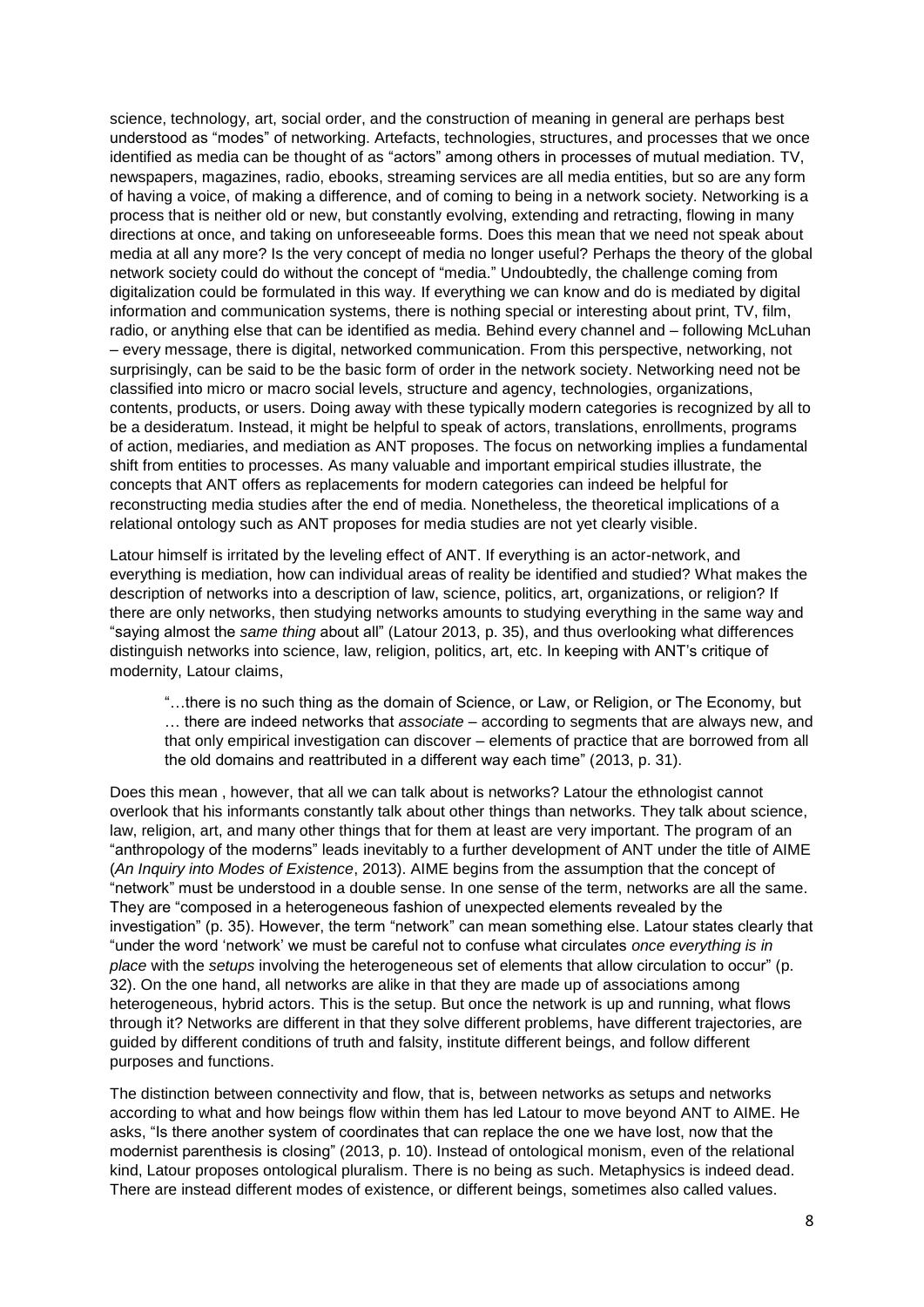Where ANT admonished us to follow the actors, we are admonished by AIME to "follow the various types of experience step-by-step, tracking down truth and falsity in each mode…" (p. 19). Interestingly, media and communication find no place in the current list of beings that AIME has compiled. Latour has discovered to date fifteen different modes of existence: reproduction, metamorphosis, habit, technology, fiction, reference, politics, law, religion, attachment, organization, morality, network, preposition, and double click. 10

Nowhere are media to be found among the list of beings that the *Inquiry into Modes of Existence* has so far discovered. Even the concept of "communication" does not belong to the metalanguage of Latour's pluralistic ontology. It would seem that these basic concepts of modern social theory are subsumed under the ideas of "association" and "mediation" and thus not a suitable matter for differentiation into networks of their own. However, the list is not complete. The door is open. The inquiry into modes of existence is explicitly an "open source" project in which all can participate. It is BYOB; bring your own beings. But the threshold is high. The master himself does not make it easy to get through the door. In order to be acknowledged as a mode of existence, a network must have its own kind of crisis, hiatus, rupture, or breach, that is, there must be some reason, why actors make efforts to associate in a particular way. Furthermore, a network must have its own trajectory or direction of establishing continuity and jumping over the gaps. Legal associations are different from scientific associations, and these again are different from religious associations. Third, a network must also meet certain conditions of felicity or infelicity regarding what counts as "truth" for it. Quite obviously, legal truth conditions are different from religious, political, scientific, or artistic truth conditions. Fourth, networks "institute" beings of a certain mode and they do this for a certain purpose, function, or what Latour calls "alteration." If a mode of existence, or a being, cannot be identified by these criteria, then it has no place in the list of modes of existence that the AIME project is assembling. Despite these hurdles, we ask if media and communication do not demand to be considered as modes of existence in their own right. Can a future media studies be based upon communication and media as a specific mode of existence?

For readers familiar with Luhmann's theory of modernity as the differentiation of functional subsystems much of what Latour proposes in AIME will seem old hat, indeed, a step back into the ontology of domains that ANT so thoroughly disposed of. Whatever the relation between networks and systems might be, we plead for assessing AIME on its own terms. This implies subjecting media to the four question test that Latour has proposed for modes of existence.<sup>11</sup> It is important to note at this point that we are no longer talking about traditional mass media. When we try to walk through the door of AIME with media in our hands we do not take the newspaper with us, but the tablet. The first question we have to answer is whether or not media have their own problem, breach, disruption, or hiatus. All work, including networking, always begins with a job to do, a problem to be solved, a question to be answered. We suggest that media arise when connectivity and flow are disrupted, when spatial and temporal gaps block the flow of information in all forms. This does not require an ontology of substance. The gaps we are talking about are those between different programs of action and different setups. They are blockages of flow. The ontology of irreduction implies that existence or coming to be depends on attaining a voice of one's own, with the help of others of course, by which one can demonstrate what one can do. Disconnection, isolation, blockages of all kinds that hinder the associations and thus the recognition and acceptance of any entity could be considered the hiatus specific to media networks. This is what must be bridged if entities are to receive their own voice and appear in the world. This leads to the next question. What trajectory do media follow? Corresponding to the specific problem that gives rise to associations of the media sort, the trajectory of media is to connect actors, to enable flows of information of all kinds, and to guarantee the flexibility of networks by accommodating new voices and new actors. The trajectory of media can therefore be termed connectivity, flow, and flexibility. The next question concerns the specific conditions of truth that a network has. The specific conditions of felicity or infelicity in media can be found in values such as transparency, participation, and authenticity. Misrepresentation, exclusion, closed systems, barriers to access and use of media, all these things amount to negating media, acting against the inherent

**.** 

 $10$  See the table at the end of the book in which the fifteen different modes of existence together with their hiatus, trajectory, felicity and infelicity conditions, kinds of beings they institute as well as their alteration. See also the Website of the AIME project <http://www.modesofexistence.org/> for an ongoing development of the inquiry involving many participants.

<sup>&</sup>lt;sup>11</sup> We are interpreting in the following discussion the network norms that are described in Krieger & Belliger, 2014, from the point of view of AIME.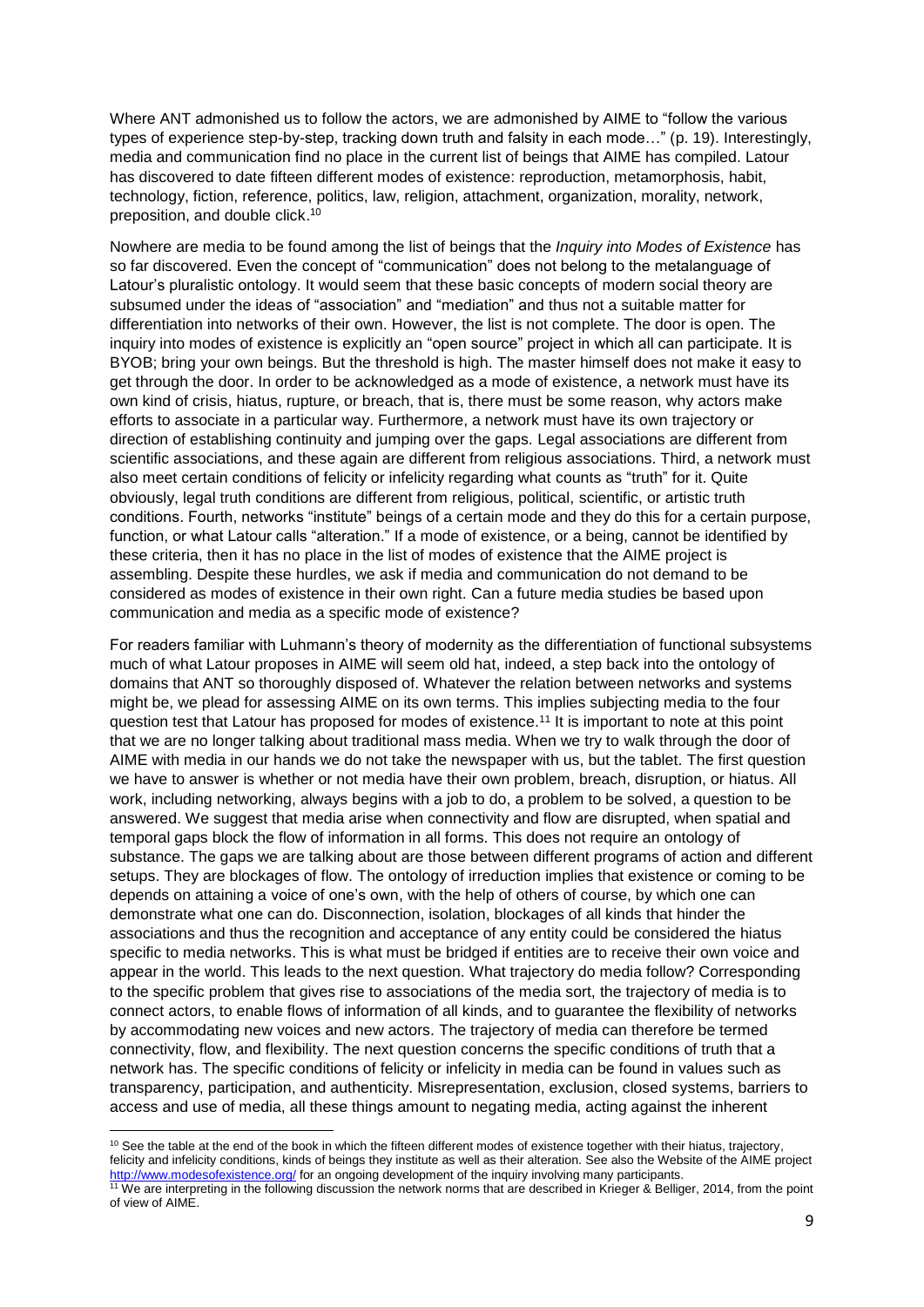trajectory of media. A final question must be answered if something is to be acknowledged as a mode of existence in its own right. What beings does a network institute? What specific kinds of beings do media institute? The mode of existence that arise in media networks might be thought of as actors, actants, or agents of all kinds, in general mediators. These beings are, of course, in all networks. There are actors in legal, scientific, religious, political, artistic, and legal networks. But where actors are, there are media as well. The tension we noted above in the concept of media between a general condition of the construction of meaning on the one hand and a specific technology, institution, or practice on the other surfaces within AIME as the question of the specific mode of being of media. In AIME there is no question of going back to the ontological and epistemological domains of modernity. If something is everything, this does not imply that it is nothing. Quite the opposite. Only if media are everything, do media become something, namely, a specific mode of existence that characterize a network with its own "alteration," its own function and purpose. What then are the specific beings that flow through the media network? And what is the purpose of media?

We propose considering the specific being of mediation under the regime of the digital to be "information." Information has come to the fore in discussions of being with regard to digital media. Information has a being of its own that is neither matter nor energy, as Norbert Wiener put it. Information is not data. Information is instituted the moment data are communicated. Communication enables a difference to make a difference. Communication is inscription and interpretation. Communication can be considered the specific "alteration" of media networks, that is, the specific kind of movement of information from one form to another. In science, for example, this happens by means of immutable mobiles and chains of reference. The alteration of networks of "fiction" is to "multiply worlds" (Latour, 2013, pp. 233-258). The specific purpose of "politics" is to "circumscribe and regroup" (pp. 327-356). Legal networks are designed to "ensure the continuity of actions and actors" (pp. 357- 380). Organizations "change the size or extension of frames" (pp. 381-412). What about media? Communication opens up a "socio-sphere" in which the construction of meaning follows "network norms" that tend to give every actor a voice of their own.<sup>12</sup> As all forms of agency in the digital age are inscripted in information, it becomes increasingly difficult to overlook, disguise, forget, or suppress what an actor does and can do (performance and competence). On the contrary, we find ourselves fighting in the courts for a right to forget. At the same time, informational actors break out of their silos and enter into unforeseeable associations of their own. Following these actors and their many different transformations, translations, enrollments, and programs is a task for which ANT has well prepared us. Despite Latour's claims to have left ANT behind, for AIME networks are everywhere. Networks are that mode of being whose purpose is to "extend" associations" (pp. 47-68). And which network, despite its specific mode of being, does not do this? The study of how associations are made and extended such that information is instituted for the sake of communication, which opens up the socio-sphere, could become a program for media studies. Understanding media as a mode of existence and investigating their mode of being in the world of networks might prove to be useful for theorizing media studies after the end of media.

Andréa Belliger & David J. Krieger Lucerne, Switzerland, August 2015

**<sup>.</sup>** <sup>12</sup> See Krieger & Belliger, 2014, pp. 157-159 for a discussion of the concept "socio-sphere. "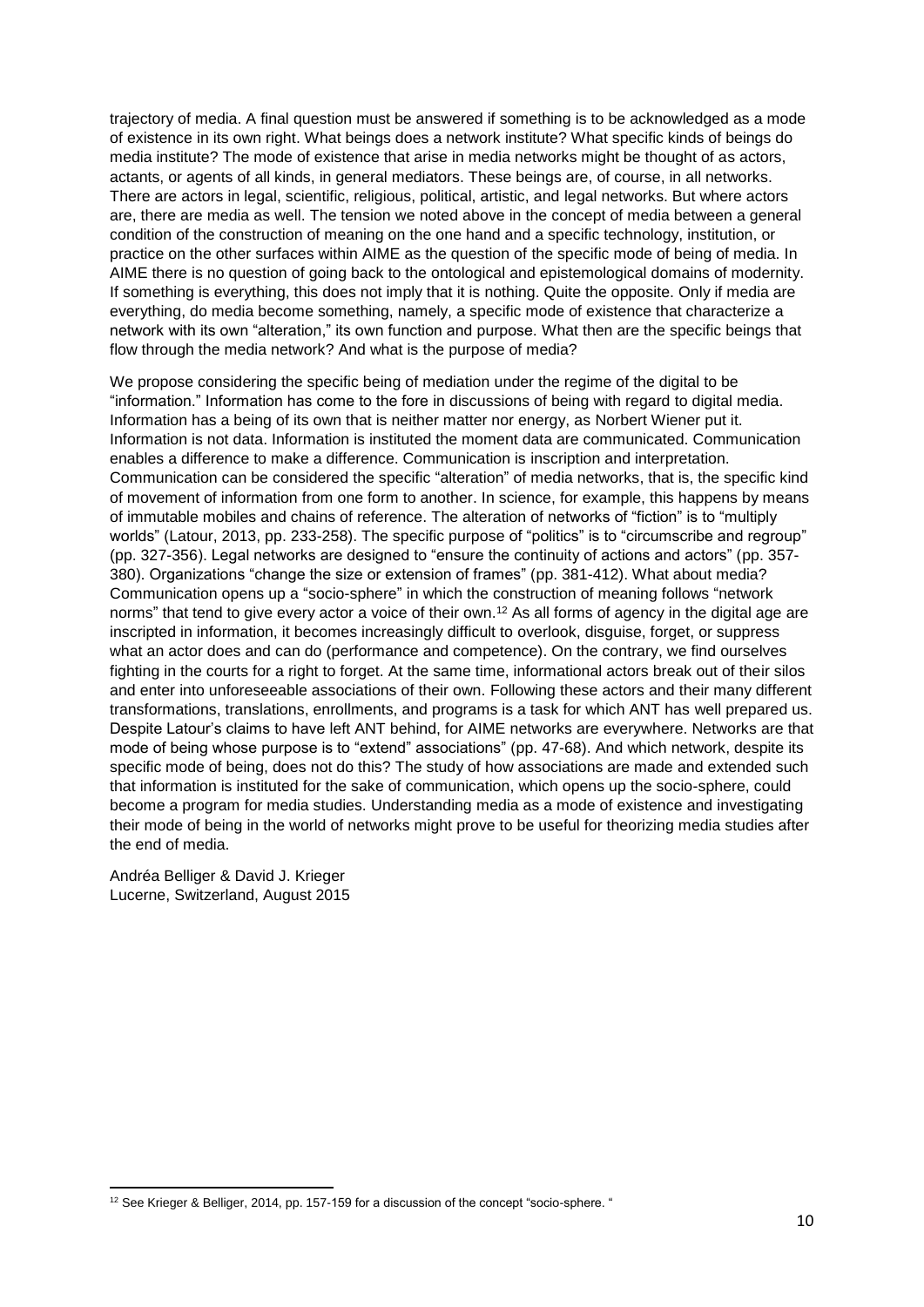## **Literature**

Baran, S. J., & Davis, D. K. (2010). *Mass Communication Theory: Foundations, Ferment, and Future,*  6 th ed. Wadsworth Series in Mass Communication and Journalism.

Barney, D. (2004). *The Network Society*. Cambridge UK: Polity Press.

Belliger, A., & Krieger, D. J. (2006). *ANThology. Ein Einführendes Handbuch zur Akteur-Netzwerk-Theorie.* Bielefeld: Transcript.

Bolter. J. D. (2003). Theory and Practice of New Media Studies In G. Liestol, A. Morrison, & R. Rasmussen (Eds.). *Digital Media Revisited – Theoretical and Conceptual Innovation in Digital Domains* (15-33). Cambridge MA. MIT Press.

Clemens, J., & Nash, A. (2015). Being and Media: Digital Ontology after the Event of the End of Media. *Fiberculture Journal*, 173, pp. 6-32.

Hutchins, E. (1995). *Cognition in the Wild*. Cambridge, MA: [MIT Press.](https://en.wikipedia.org/wiki/MIT_Press)

Castells, M. (1996). *The Rise of the Network Society. The Information Age: Economy, Society and Culture* Vol. I, (2nd ed.). 2000. Oxford: Blackwell.

Chaffee, S. H., & Metzger, M. J. (2001). The End of Mass Communication? *Mass Communication and Society*, 4, 365–379.

Cooren, F. (2010*). Action and agency in dialogue: Passion, incarnation, and ventriloquism. Amsterdam.* The Netherlands: John Benjamins.

Couldry, N. (2008) Actor network theory and media: do they connect and on what terms? In A. Hepp, Krotz, F., Moores, S., & Winter, C., (Eds.), *Connectivity, Networks and Flows: Conceptualizing Contemporary Communications* (93-110). Cresskill, NJ, USA: Hampton Press, Inc.

Cubitt, S. (2013). Media Studies and New Media Studies. In J. Hartley, J. Burgess, A. Bruns, (Eds.), *A Companion to New Media Dynamics.* (15-32). Oxford: Blackwell.

Deuze, M. (2011). Media Life*. Media, Culture & Society*, 33(1), 137-148.

Engell, L., & Siegert, B. (Eds.) (2013). *Zeitschrift für Medien- und Kulturforschung: Schwerpunkt ANT und die Medien* 2.

Fukuyama, F. (1992). *The End of History and the Last Man.* New York: Free Press.

Foucault, M. (1970). *The Order of Things: An Archaeology of the Human Sciences*. New York: Pantheon.

Garfinkel, H. (2002). *Ethnomethodology's Program: Working Out Durkheim's Aphorism*. A. Rawls (Ed.). Oxford: Rowman & Littlefield Publishers.

Giessmann, S. (2005). Netzwerke als Gegenstand von Medienwissenschaft. Abgrenzungen und Perspektiven. *MEDIENwissenschaft* 4(2005), 424-429.

Gitelman, L. (2006). *Always Already New. Media, History, and the Data of Culture*. Cambridge, MA: [MIT Press.](https://en.wikipedia.org/wiki/MIT_Press)

Goffman, E. (1959). *The Presentation of Self in Everyday Life*. New York: Doubleday.

Grampp, S. (2014). Einführung in die Medianwissenschaft. In J. Schröter, J. (Ed.). *Handbuch Medienwissenschaft* (33-43). Stuttgart: Metzler.

Hepp, A. (2013). *Medienkultur. Die Kultur mediatisierter Welten*. 2. Auflage. Wiesbaden: Springer.

Hepp, A. (2013). *Cultures of Mediatization*. Cambridge UK: Polity Press.

Holms, D. (2005). *Communication Theory – Media, Technology, and Society*. London: Sage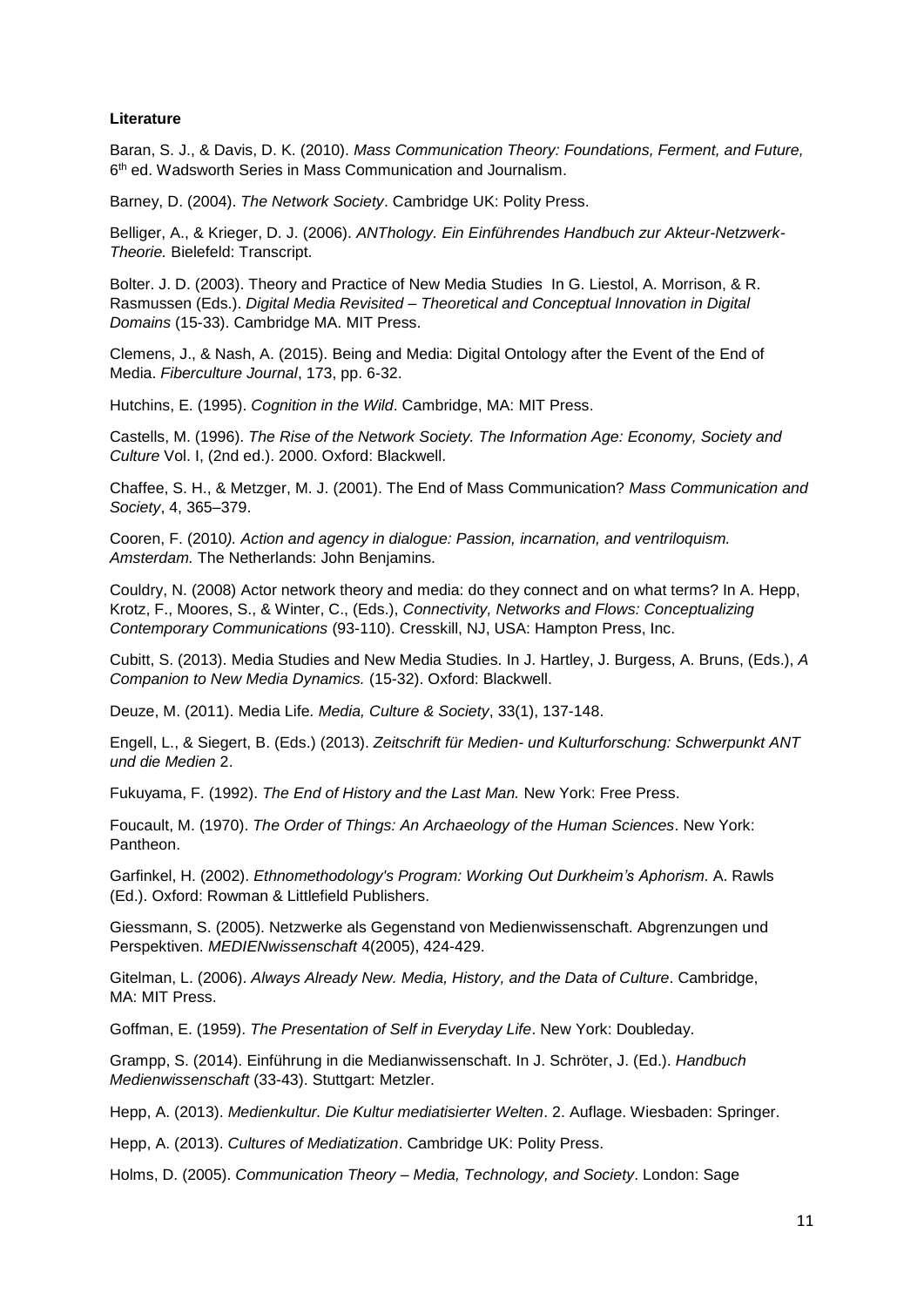Horn, E. (2008). Editors' Introduction: There Are No Media. *Grey Room* 29, Winter, 6-13.

Kittler, F. (1990). *Discourse Networks 1800 / 1900*. Stanford CA: Stanford University Press.

Kittler, F. (1999). *Gramophone, Film, Typewriter*. Stanford CA: Stanford University Press.

Krieger, D. J., & Belliger, A. (2014). I*nterpreting Networks. Hermeneutics, Actor Network Theory, & New Media*. Bielefeld: Transcript.

Jenkins, H. (2008). *Convergence Culture: Where Old and New Media Collide*, (rev. edn.). New York: New York University Press.

Jenkins, H. et al (2005). *Confronting the Challenges of Participatory Culture: Media Education for the 21st Century*, http://www.newmedialiteracies.org/wp-content/uploads/pdfs/NMLWhitePaper.pdf (accessed July 2015).

Latour, B. (1988). *The Pasteurization of France*. Cambridge MA: Harvard University Press.

Latour, B. (1993). We Have Never Been Modern. Cambridge MA: Harvard University Press.

Latour, B. (1994). On technical mediation—philosophy, sociology, genealogy. *Common Knowledge,* 3(2), 29–64.

Latour, B. (2005). *Reassembling the Social. An Introduction to Actor-Network-Theory*. Oxford: Oxford University Press.

Latour, B. (2013). *An Enquiry into Modes of Existence. An Anthropology of the Moderns*. Cambridge, MA: Harvard University Press.

Levine, R., Locke, C., Searls, D., & Weinberger, D. (2011). *The Cluetrain Manifesto*. 10th Anniversary Edition. New York: Basic Books.

Livingstone, S. M. (2009). On the mediation of everything. *Journal of Communication*, 59 (1), 1–18.

Luhmann, N. (1995). *Social Systems* (J. Bednarz & D. Becker Trans.). Stanford: Stanford University Press.

Manovich, L. (2001). *The Language of New Media*. Cambridge MA: MIT Press.

Negroponte, N. (1995). *Being Digital*. New York: Knopf.

Poster, M. (1995). *The Second Media Age*. Cambridge: Polity Press.

Reed, T. V. (2014). *Digitized Lives. Culture, Power and Social Change in the Internet Era*. New York: Routlege.

Rheingold, H. (2000). *The Virtual Community: Homesteading on the Electronic Frontie*r.

Schüttpelz, E. (2006). Die medienanthropologische Kehre der Kulturtechniken*. Archive für Mediengeschichte* 6, 87-110.

Schüttpelz, E. (2013). Elemente einer Akteur-Medien-Theorie. In T. Thielmann & E. Schüttpelz, *Akteur-Medien-Theorie* (9-67). Bielefeld: Transcript.

Scoble, R., & Israel, S. (2006). *Naked Conversations: How Blogs are Changing the Way Businesses Talk with Customers*. New York: John Wiley & Sons.

Seier, A. (2013). Von der Intermedialität zur Intermaterialität. Akteur-Netzwerk-Theorie als 'Übersetzung post-essentialistischer Medienwissenschaft. *Zeitschrift für Medien- und Kulturforschung,* 2, 149-165.

Shirky, C. (2008). *Here Comes Everybody. How Change Happens When People Come Together*. New York: Penguin Press.